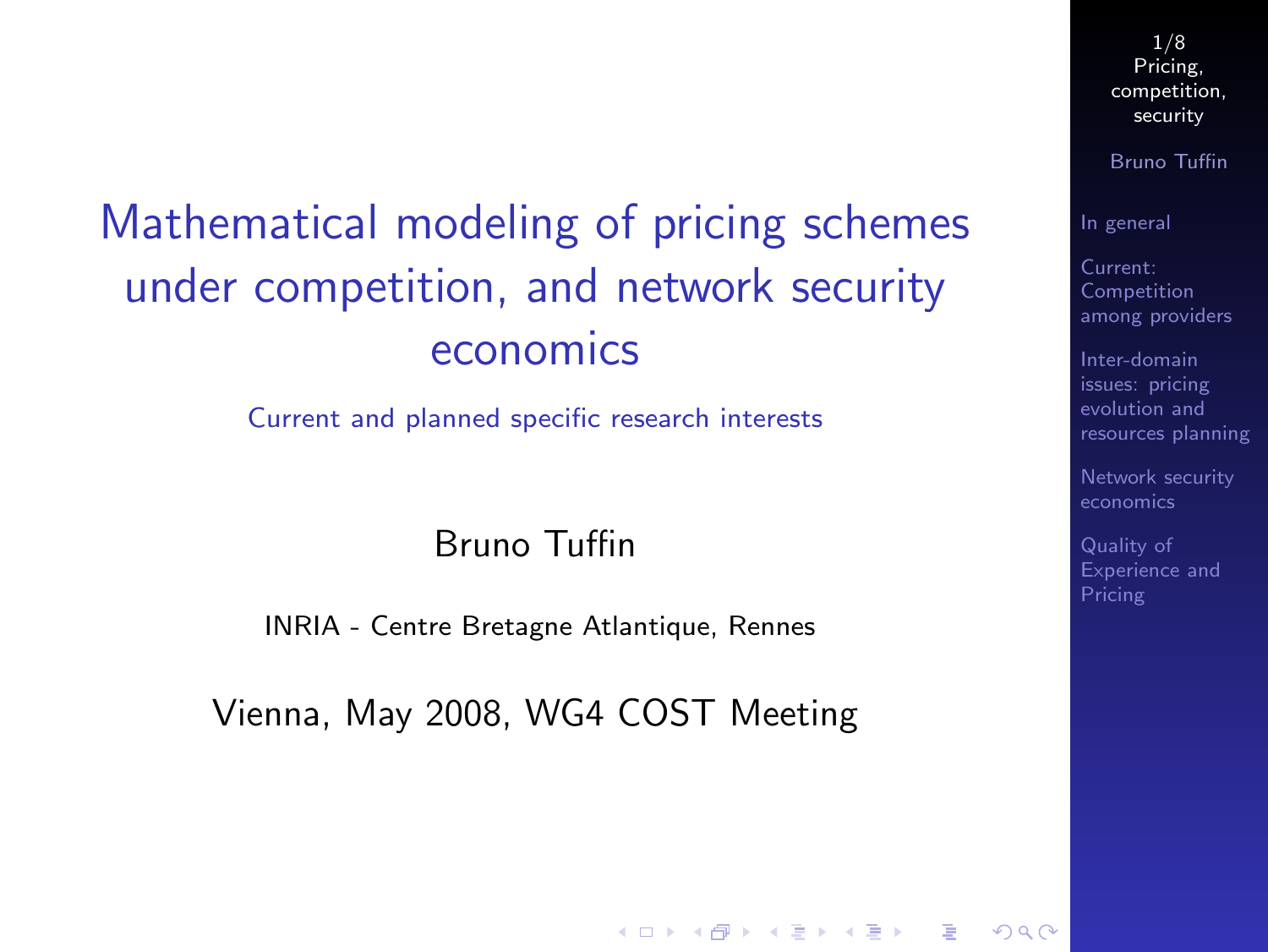## **Outline**



2 [Current: Competition among providers](#page-3-0)

3 [Inter-domain issues: pricing evolution and resources planning](#page-5-0)

[Network security economics](#page-6-0)

5 [Quality of Experience and Pricing](#page-7-0)

2/8 Pricing, [competition,](#page-0-0) security

Bruno Tuffin

[In general](#page-2-0)

Current: Competition [among providers](#page-3-0)

Inter-domain issues: pricing evolution and [resources planning](#page-5-0)

[Network security](#page-6-0)

Quality of [Experience and](#page-7-0) Pricing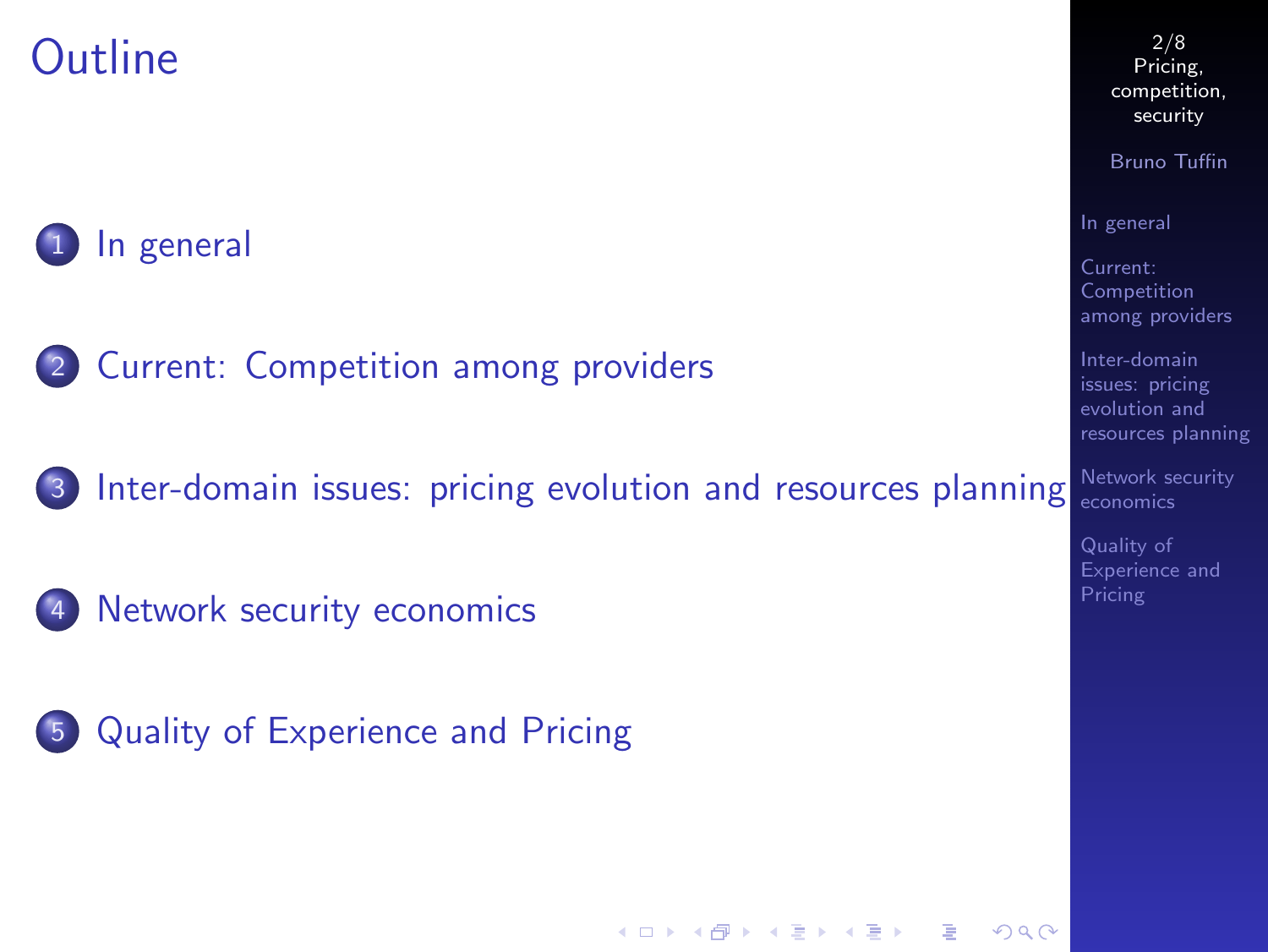## General interests

- All aspects of network economics that deal with
	- mathematical modelling
	- **•** performance evaluation
	- game theory
- <span id="page-2-0"></span>• For instance, currently working on a simple model with refund when QoS is not met.

3/8 Pricing, [competition,](#page-0-0) security

Bruno Tuffin

#### [In general](#page-2-0)

Current: Competition [among providers](#page-3-0)

Inter-domain issues: pricing evolution and [resources planning](#page-5-0)

[Network security](#page-6-0)

Quality of [Experience and](#page-7-0) Pricing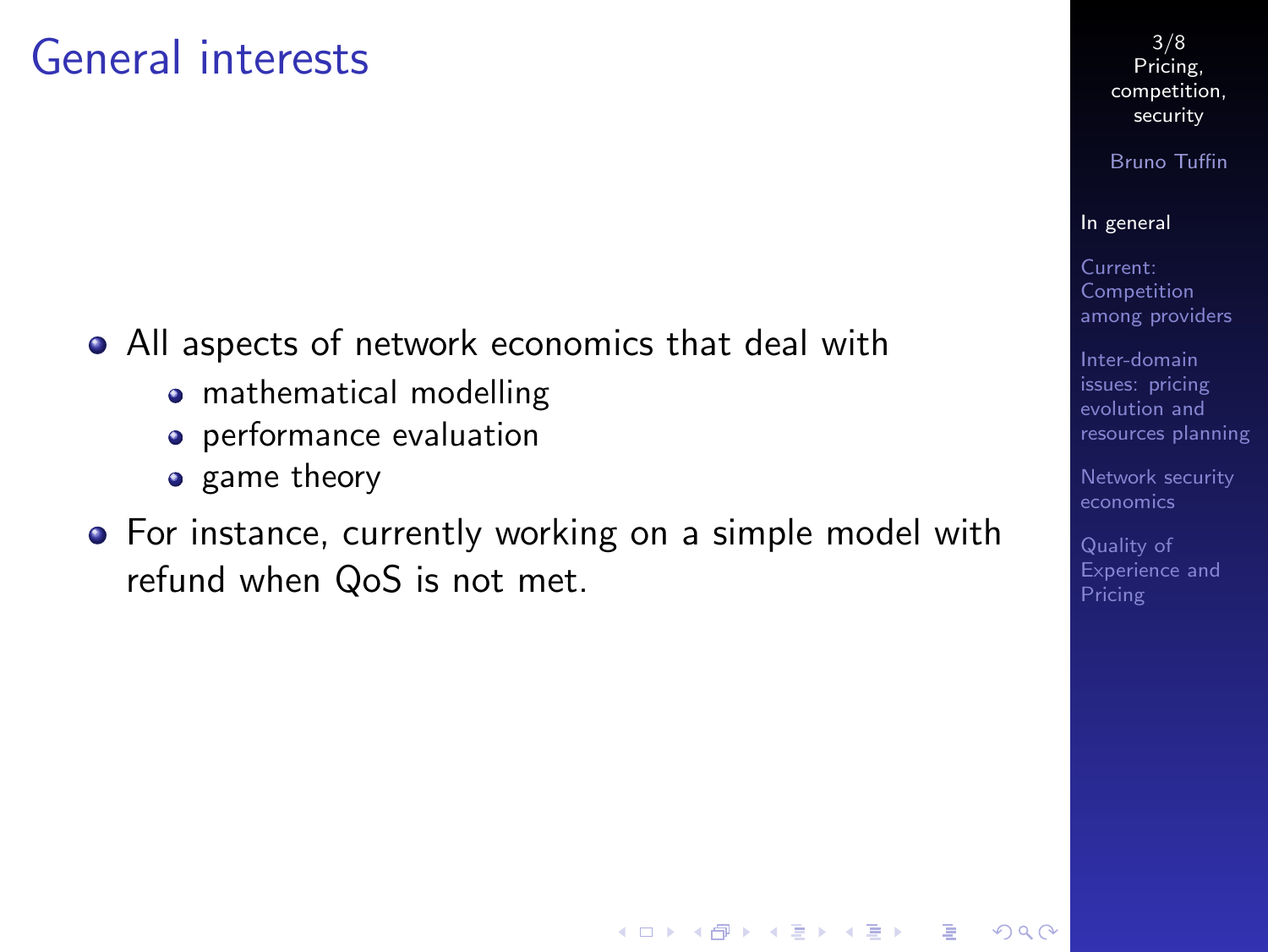# Current: Competition among providers

- Additionally to designing (mathematical) pricing schemes for specific network technologies,
- We currently have an activity on the impact of competition among providers on those schemes.
- Even if efficient for a monopoly, how do they behave in case of an oligopoly (direct competition for customers)?
- This induces an upper-level of non-cooperative game. Is there a Nash equilibrium? Is it unique?
- <span id="page-3-0"></span>• Initial model: the one presented in Sevilla:
	- I providers in competition at an access point; for provider i
		- $\bullet$  Own capacity  $C_i$ , per-packet (or per-unit) price  $p_i$ (received or not).
		- $\bullet$  total demand  $d_i$ , each packet served with probability  $min(C_i/d_i, 1)$ .
	- Customer repartition following Wardrop's principle
	- Price war for providers: there exists a unique Nash equilibrium.

Bruno Tuffin

[In general](#page-2-0)

Current: Competition [among providers](#page-3-0)

Inter-domain issues: pricing evolution and [resources planning](#page-5-0)

[Network security](#page-6-0)

Quality of [Experience and](#page-7-0) Pricing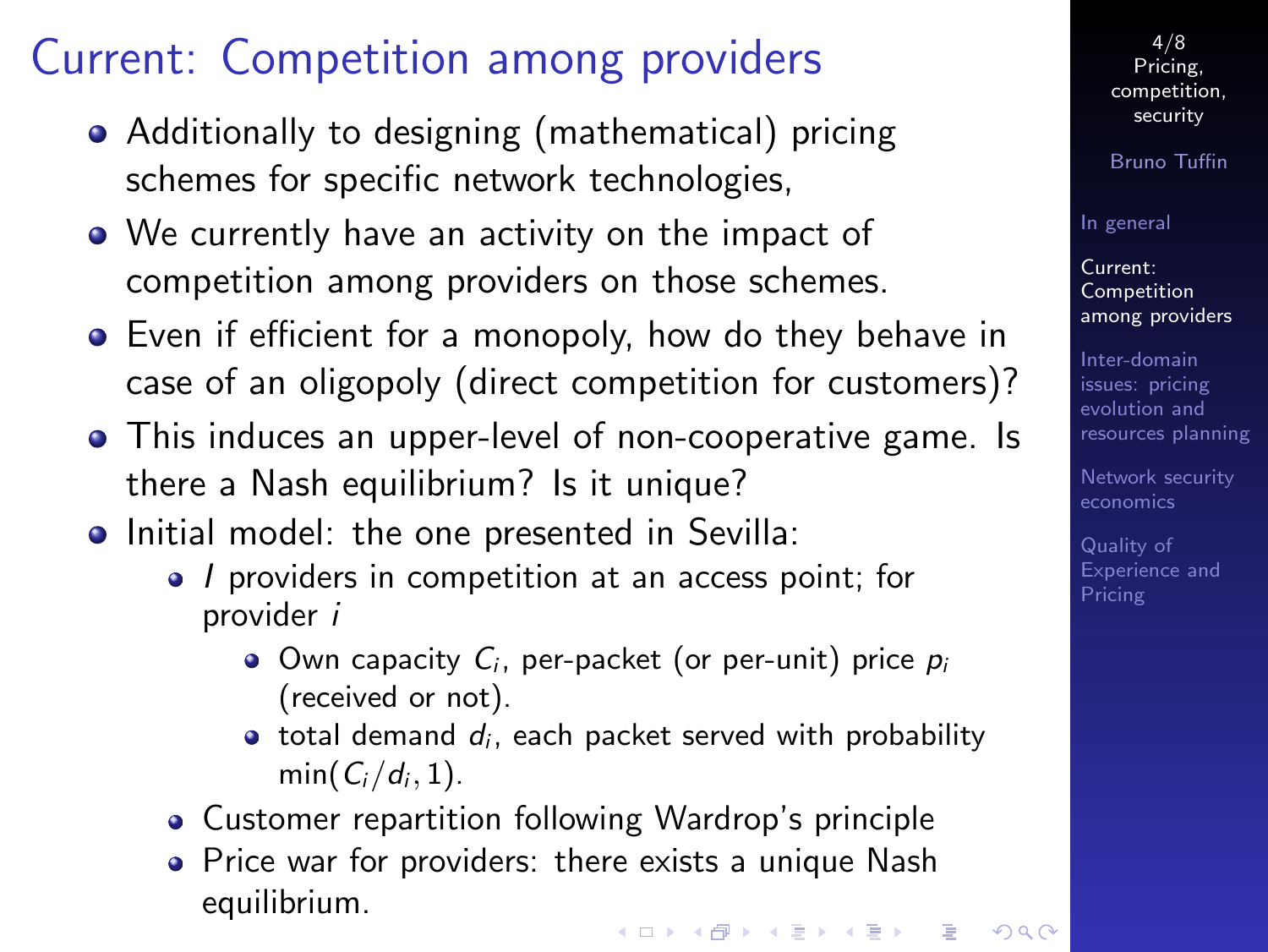# Competition among providers: perspectives

We want to look at the following extensions to our model, but it could be applied to other competition models as well (which ones to be discussed).

- What happens if providers partially share demand?
	- We currently have an answer: if a small provider has a coverage area included in the bigger provider (ex: wifi against wimax). Unique Nash equilibrium, but two situations possible!
	- Another modeling situation (MVNOs...) could be imagined.
- What happens if providers partially share their capacities? Typical case: wifi.
- What if providers can also play on capacities along with prices? Or before playing with prices?
- What about the multiclass case?
- What about the dynamics of the model? How to drive to the equilibrium?

5/8 Pricing, [competition,](#page-0-0) security

Bruno Tuffin

#### [In general](#page-2-0)

Current: Competition [among providers](#page-3-0)

Inter-domain issues: pricing evolution and [resources planning](#page-5-0)

[Network security](#page-6-0)

Quality of [Experience and](#page-7-0)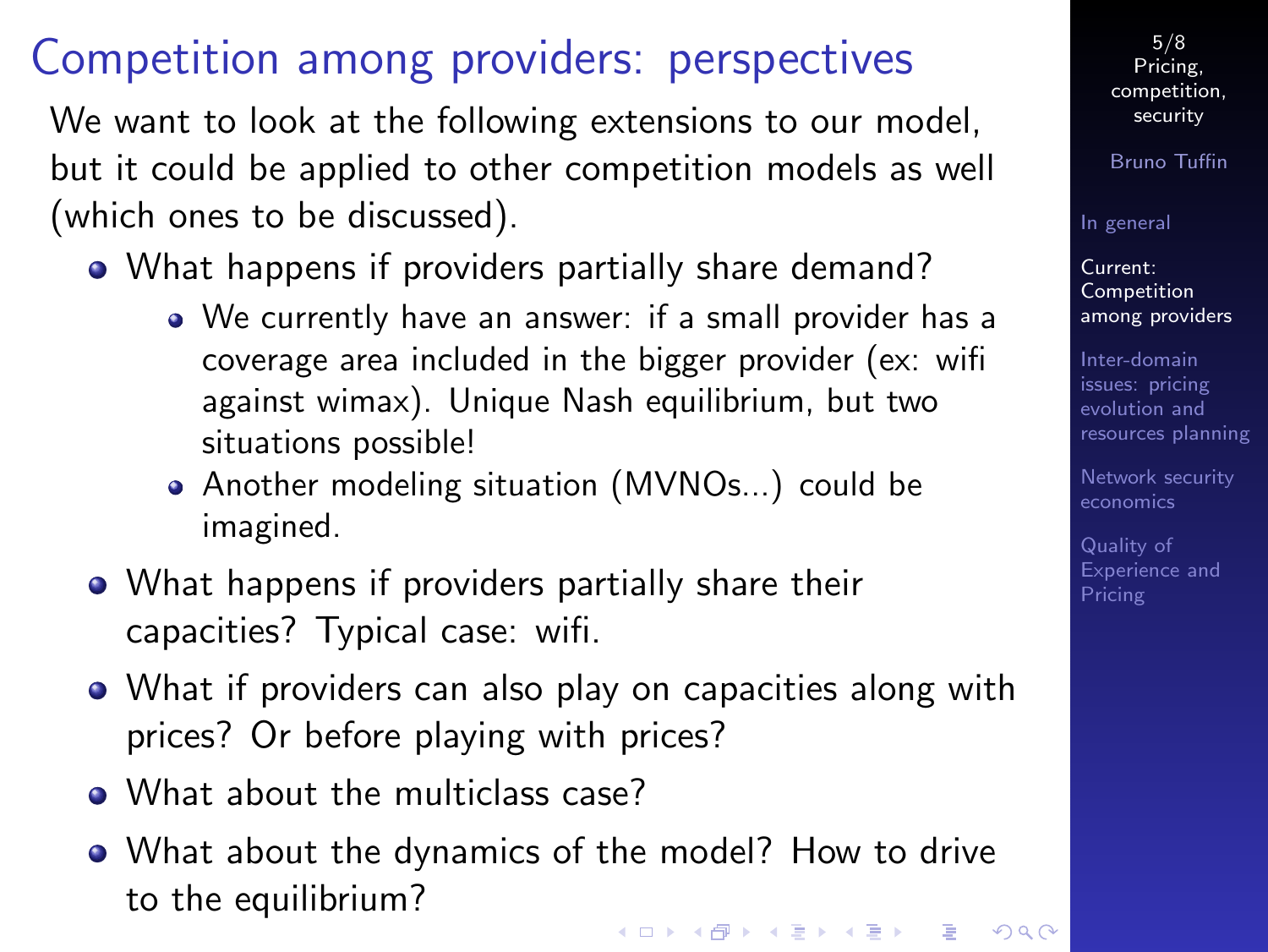## Inter-domain issues

- PhD thesis will likely start in collaboration with Alcatel-Lucent.
- **•** Here not a direct competition for customers, but providers have to pay other domains for forarding their traffic and ensure end-to-end delivery (similar problems arise in ad hoc networks).
- We want to focus on optimal strategies of operators, in order to propose the best investments, in terms of:
	- <sup>1</sup> Investment on capacity : bandwidth for a domain or mobile network...
	- 2 Investment on products : new services.
	- **3** Investment on technology : new link between two domains, new base station, new WiFi hotspot...
- The idea is to combine game theory, simulation, optimisation, optimal control, etc., to study the profit expectation and equilibrium situations.
- <span id="page-5-0"></span>Each operator can play simultaneously with resources and prices, or in two steps.

6/8 Pricing, [competition,](#page-0-0) security

Bruno Tuffin

[In general](#page-2-0)

Current: Competition [among providers](#page-3-0)

Inter-domain issues: pricing evolution and [resources planning](#page-5-0)

[Network security](#page-6-0)

Quality of [Experience and](#page-7-0) Pricing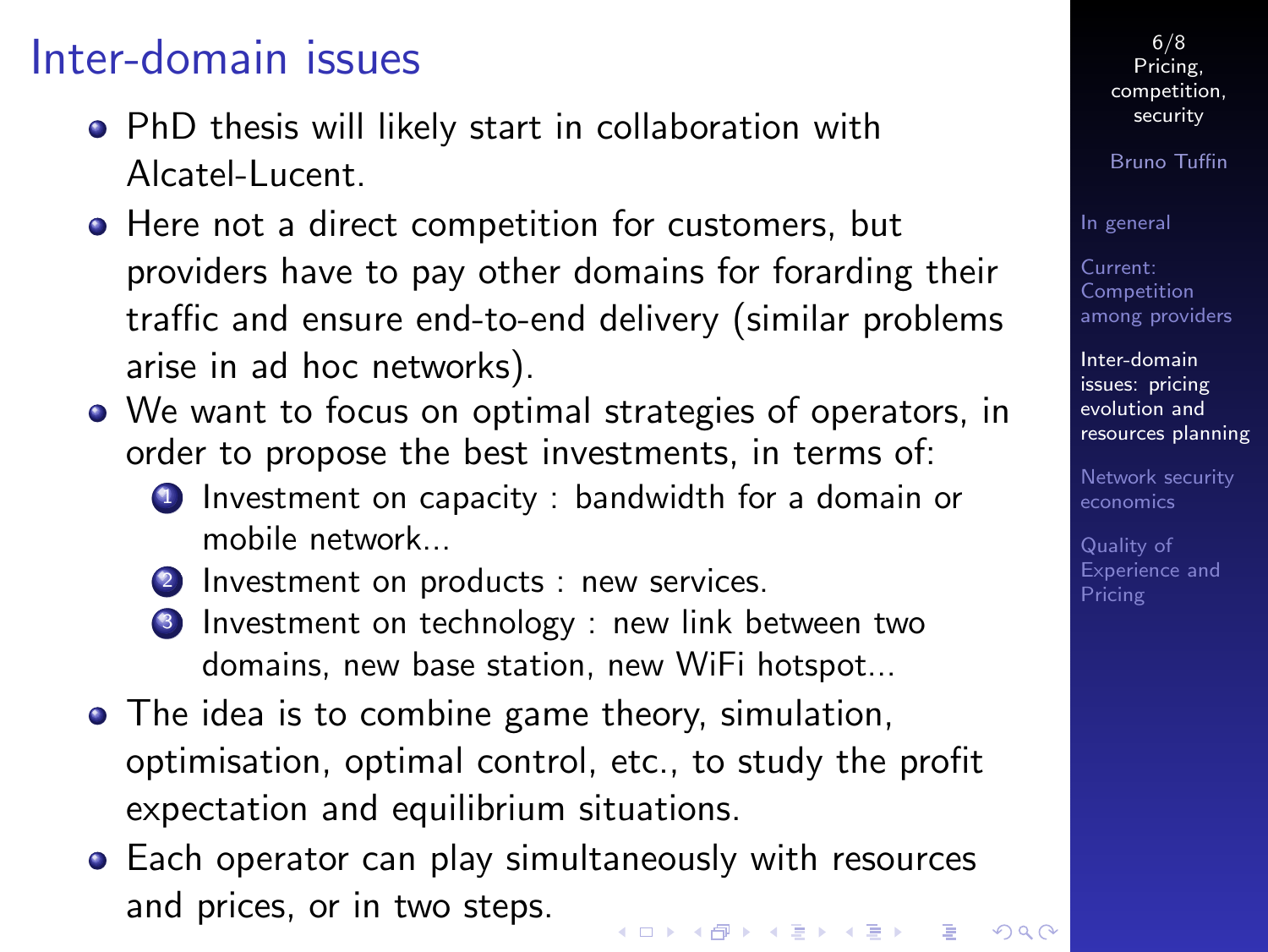### Network security economics

- Network security: actors with conflicting interests. Game theory appears as an appropriate set of tools to study the interactions among those actors.
- Goal: to propose tools taking into account the interactions of agents.
- <span id="page-6-0"></span>• Possible games:
	- To determine the equilibrium situations characterizing the optimal strategies of networks attacks and defences. Then investigating the parameters allowing to better control that equilibrium.
	- Game between the service provider and users when, given the likelihood of attacks, each one is trying to miximize his own utility, represented by the revenue minus financial cost for providing security measures for the provider, while each user tries to minimize the the infection risk plus the service cost.
	- Impact of previous items on worms' spreading in the network could be investigated. This can de realized via epidemiologic models.

7/8 Pricing, [competition,](#page-0-0) security

Bruno Tuffin

[In general](#page-2-0)

Current: Competition [among providers](#page-3-0)

Inter-domain issues: pricing evolution and [resources planning](#page-5-0)

[Network security](#page-6-0) economics

Quality of [Experience and](#page-7-0) Pricing